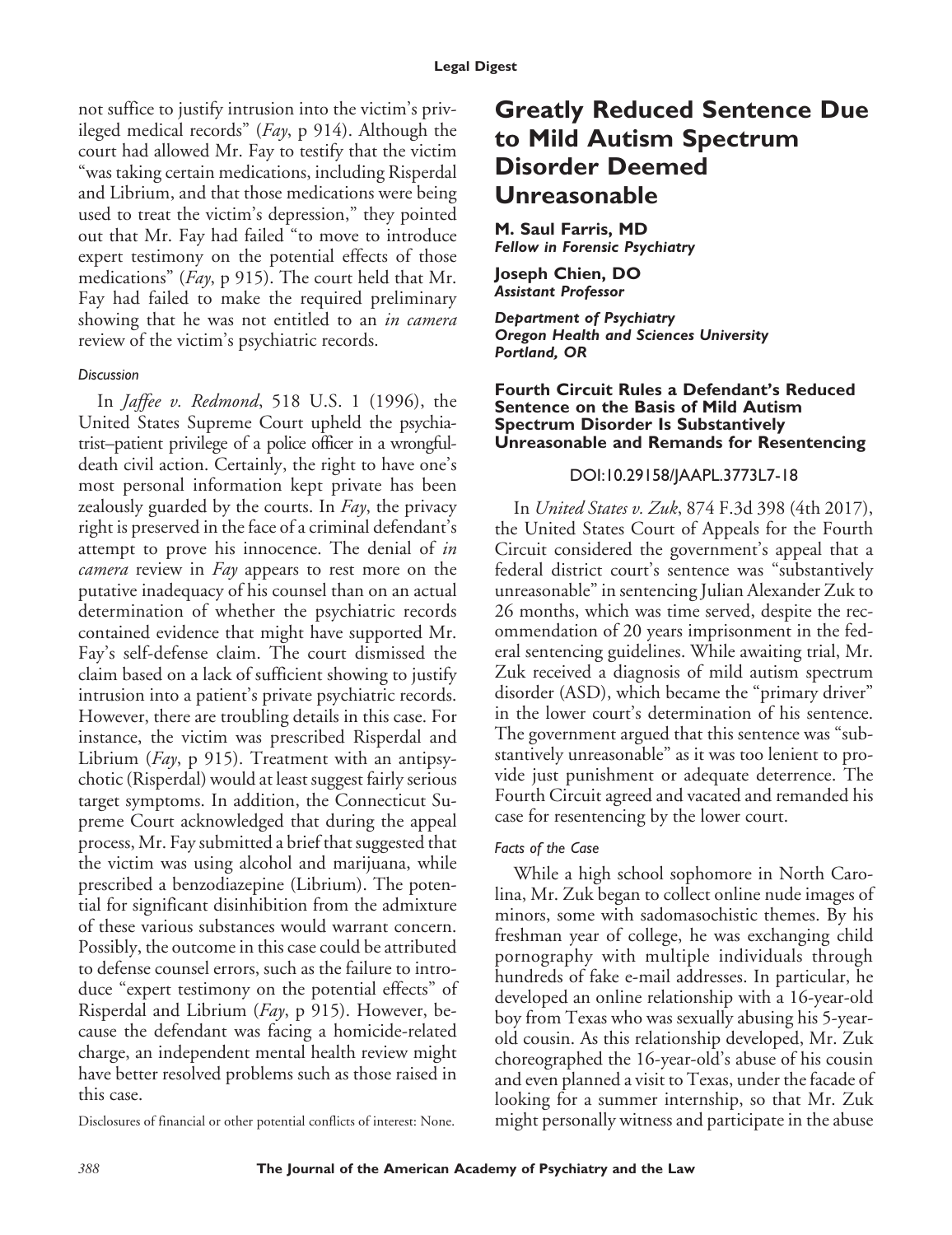of the 5-year-old. Mr. Zuk also shared nude images of his younger sister with the 16-year-old.

In April 2013, law enforcement interviewed Mr. Zuk in his college dorm room. He admitted to possessing and distributing pornographic images of minors. They found 13,844 images and 472 videos of child pornography in Mr. Zuk's possession, many with sadistic and masochistic themes.

In July 2013, Mr. Zuk was indicted by a federal grand jury on three counts of transporting child pornography, three counts of receiving child pornography, and one count of possessing child pornography. Mr. Zuk was released on bond to his parents' home and began weekly sex-offender treatment. In June 2014, Mr. Zuk returned to federal custody after his parents discovered, and reported to law enforcement, that he had been using a tablet computer to view child pornography.

Mr. Zuk pleaded guilty to a single count of possessing child pornography in exchange for the other charges being dropped. As a part of this plea agreement, Mr. Zuk explicitly waived his rights to appeal the sentence imposed (unless related to ineffective assistance or prosecutorial misconduct), while the government explicitly retained "all its rights and duties as set forth in 18 U.S.C. § 3742(b)," including the right to appeal an otherwise final sentence (*Zuk*, p 402).

Before sentencing, a report was submitted to the court recommending a sentence of 324 to 405 months imprisonment, based on of the facts of the case and the federal sentencing guidelines. The maximum sentence for one count of possessing child pornography, 240 months imprisonment, became the recommendation to the court and was supported by the government.

In June 2016, a two-day sentencing hearing was held, and several medical professionals testified. A clinical social worker who had been seeing Mr. Zuk for three years diagnosed pedophilia and sexual sadism. A psychologist and expert in autism, testified that he had diagnosed mild autism spectrum disorder (ASD, formerly known as Asperger syndrome in the Diagnostic and Statistical Manual of Mental Disorders, Fourth Edition (DSM-IV). Washington, DC: American Psychiatric Association, 1994) and that this disorder had contributed to Mr. Zuk's illegal behavior. The clinical director (a psychologist) of Mr. Zuk's sex-offender program noted that Mr. Zuk's crime "was 'just as likely to have been fueled by his pedophilia' as by his autism," that Mr. Zuk would do well in their program, and that he was a low risk for committing a contact crime, a greater risk for committing an online crime (*Zuk*, p 404). Evaluators at the Federal Correctional Institution testified that they had "diagnosed Zuk with pedophilic disorder, nonexclusive type; autism spectrum disorder; attention deficit/hyperactivity disorder; sexual sadism disorder; and fetishistic disorder" and that he was a low risk of committing a contact crime, but at a greater risk of committing an online crime (*Zuk*, p 404).

Mr. Zuk was sentenced to 26 months (time served) and a life term of supervised release and mandated to finish a residential treatment program (at his own expense) to be followed by 24-month community confinement. In discussing his ruling, the lower court judge cited Mr. Zuk's "involuntary medical condition," Asperger syndrome, as the "primary driver of this sentence" (*Zuk*, p 406). The government filed an appeal seeking to have the sentence overturned on the basis that it did not appropriately follow the federal sentencing guidelines and was "substantively unreasonable."

## *Ruling and Reasoning*

The Fourth Circuit addressed two questions in this case: 1) was the government able to appeal a sentence, if in the plea agreement the defendant explicitly waived his right to appeal, while the government explicitly retained its right to appeal the sentence? 2) How should an appellate court decide whether a sentence is substantively unreasonable?

First, the Fourth Circuit addressed whether the government was barred from appealing the sentence as recognized under *United States v. Guevara*, 941 F.2d 1299 (4th Cir. 1991). Under *Guevara*, Mr. Zuk argued that an appellate waiver must be enforceable against the government when a plea agreement includes an appellate waiver against the defendant.

The court ruled that, since the government in *Zuk* explicitly retained the right to appeal, *Guevara* did not apply.

Second, the court turned to the question of whether the sentence was "substantively unreasonable." It examined the court record and found that there were no "procedural errors" (e.g., miscalculating the sentence via federal guidelines, using clearly erroneous facts to decide the sentence) that would give cause to have the sentence overturned.